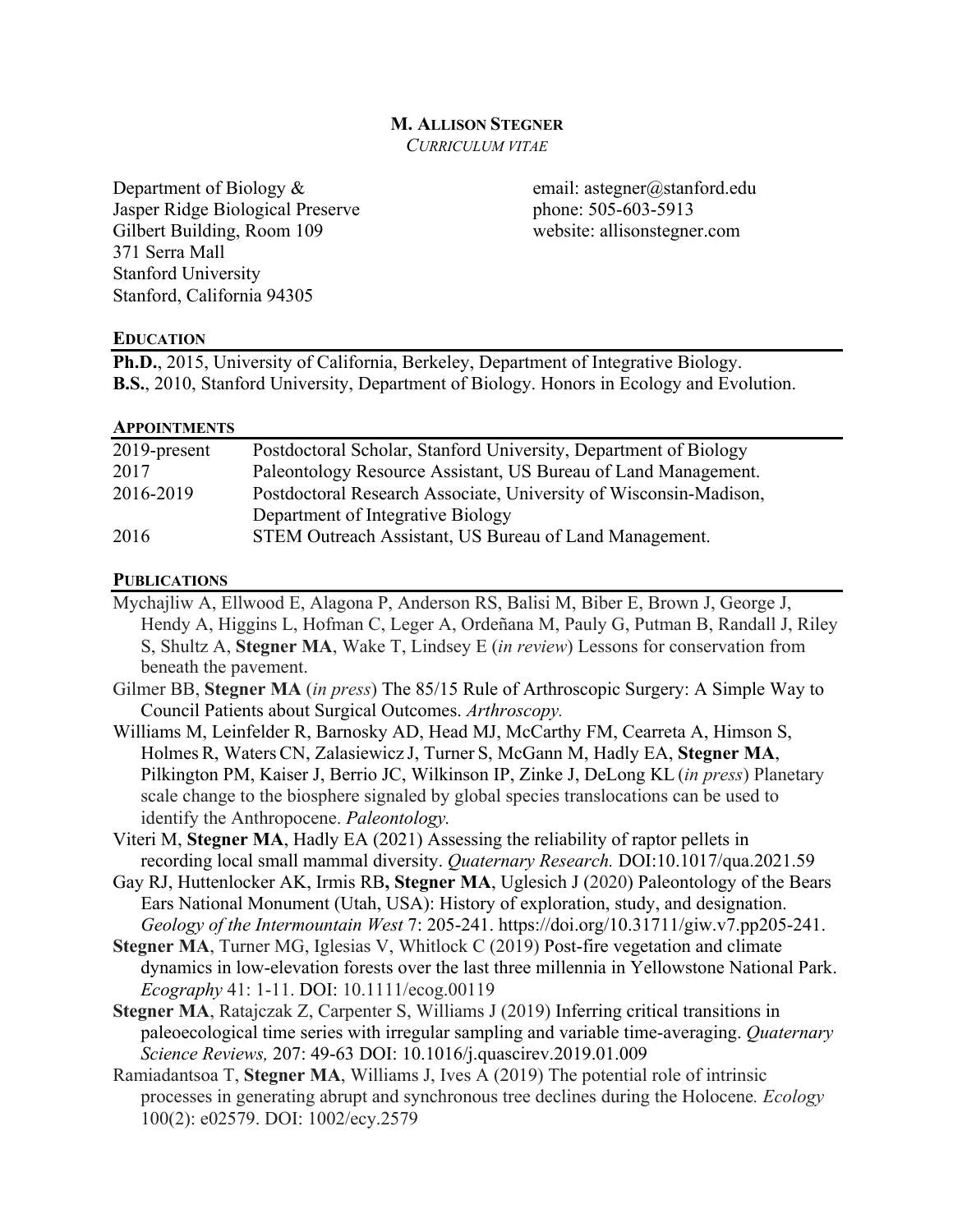- Ratajczak Z, Carpenter SR, Ives AR, Kucharik CJ, Ramiadantsoa T, **Stegner MA**, Williams J, Zhang J, Turner MG (2018). Abrupt changes in ecological systems: Inference and diagnosis. *Trends in Ecology and Evolution*. 33: 513-526. DOI: 10.1016/j.tree.2018.04.013
- **Stegner MA**, Karp D, Rominger A, Hadly EA (2017). Can protected areas really maintain mammalian diversity? Insights from a nestedness analysis of the Colorado Plateau. *Biological Conservation.* 209C: 546-553. DOI: 10.1016/j.biocon.2017.03.021
- Barnosky AD, Hadly EA, Gonzalez P, Ackerly D, Alex K, Biber E, Blois J, Brashares J, Ceballos G, Davis E, Dietl G, Dirzo R, Doremus H, Eronen J, Fortelius M, Greene H, Head J, Hellmann J, Hickler T, Jackson S, Kemp M, Koch P, Kremen C, Lawing M, Lindsey E, Looy C, Marshall C, Mendenhall C, Mulch A, Mychaljliw A, Nowak C, Polly PD, Ramakrishnan U, Schnitzler J, Das Shrestha K, Solari K, Stegner L, **Stegner MA**, Chr. Stenseth N, Wake M, Zhang Z (2017). Merging paleontology with conservation biology to guide the future of terrestrial ecosystems. *Science.* DOI: 10.1126/science.aah4787
- **Stegner MA** (2016). Stasis and change in Holocene small mammal diversity during a period of aridification in southeastern Utah. *The Holocene* DOI: 10.1177/0959683616632894
- **Stegner MA** (2015) Spatial and Temporal Variation in Mammalian Diversity of the Colorado Plateau (USA). University of California, Berkeley Dissertation.
- **Stegner MA** (2015) The Mescal Cave fauna (San Bernardino County, California): Testing assumptions of habitat fidelity in the Quaternary fossil record. *Quaternary Research* 83: 582- 587.
- Barnosky AD, Holmes M, Kirchholtes R, Lindsey E, Maguire KC, Poust AW, **Stegner MA,** Sunseri J, Swartz B, Swift J, Villavicencio NA, Wogan GOU. (2014) Prelude to the Anthropocene: two newly-defined North American Land-Mammal Ages. *The Anthropocene Review* 1(3): 225-242.
- **Stegner MA, Holmes M. (2013) Using paleontological data to assess mammalian community** structure: Potential aid in conservation planning *Palaeogeography, Palaeoclimatology, Palaeoecology* 372: 138-146.

## **HONORS, AWARDS, AND FELLOWSHIPS**

- 2014 University of California Museum of Paleontology Fellowship
- 2013 Paleontological Society G. Arthur Cooper Award
- 2011 Outstanding Graduate Student Instructor Award
- 2011 NSF Graduate Research Fellowship

### **GRANTS**

- 2021 Conservation Paleobiology Network Working Group Funding
- 2019 INQUA Travel Fellowship
- 2015 Canyonlands Natural History Association Discovery Pool Grant
- 2015 GRAC Research Funding, UC Berkeley
- 2014 GRAC Research Funding, UC Berkeley
- 2014 Integrative Biology Summer Research Fellowship
- 2014 Sigma Xi Berkeley Chapter Research Grant
- 2014 Sigma Xi National, Grant-In-Aid of Research
- 2013 Sigma Xi Berkeley Chapter Research Grant
- 2013 Integrative Biology Summer Research Fellowship
- 2013 Paleontological Society Research Grant
- 2013 Geological Society of America Research Grant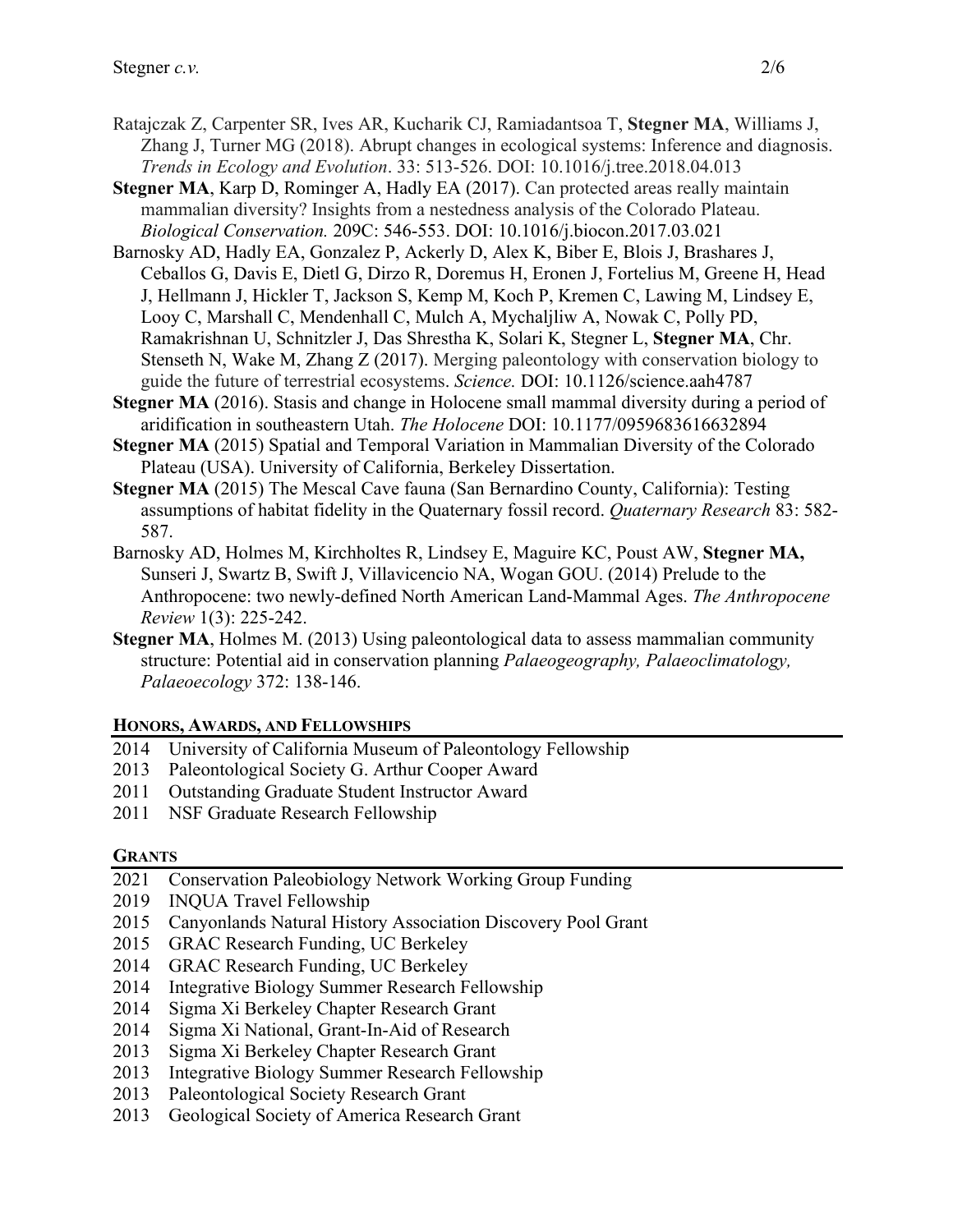- 2012 UCMP Research Grant
- 2012 Integrative Biology Summer Research Fellowship
- 2011 Paleobiology Database Analytical Methods Workshop
- 2011 Desert Legacy Fund, Riverside & San Bernardino County Community Foundation
- 2009 Vermont Botanical and Bird Club Scholarship
- 2009 Stanford University Vice Provost for Undergraduate Education Grant

# **SELECTED PROFESSIONAL MEETING PRESENTATIONS \*INVITED TALKS**

- 1. **\*Stegner MA**, Barnosky AD, Hadly EA (2022) Searsville Reservoir: Global and local signals of the Anthropocene. Anthropocene Working Group Meeting, Berlin, Germany.
- 2. **\*Stegner MA**, Barnosky AD, Hadly EA (2021) Searsville Reservoir: Global and local signals of the Anthropocene. Anthropocene Working Group Meeting, Berlin, Germany.
- 3. **Stegner MA**, La Selle SP, SherrodB, Barnosky AD, Hadly EA (2021) Dynamics of biotic and abiotic markers of the Anthropocene at Jasper Ridge Biological Preserve, California, USA. European Geophysical Union Meeting.
- 4. **\*Stegner MA,** Spanbauer T (2020) Abrupt vegetation changes in the Anthropocene exceed Holocene levels of abrupt change. Ecological Society of America Meeting, Salt Lake City, UT.
- 5. **Stegner MA,** La Selle S, Sherrod B, Barnosky AD, Hadly EA (2019) An extraordinary record of Anthropocene stratigraphy from the San Francisco Peninsula, California, USA. American Geophyscial Union, San Francisco, CA.
- 6. **\*Stegner MA,** Barnosky AD, Hadly EA (2019) Searsville Reservoir sediment cores: 126 years of Anthropogenic change. Meeting of the Anthropocene Working Group, New Orleans, LA.
- 7. **Stegner MA**, Hadly EA (2019) Late Holocene faunal dynamics in a northern Rocky Mountain forest community. Society of Vertebrate Paleontology Annual Meeting, Brisbane, Australia.
- 8. **Stegner MA**, Ratajczak Z, Carpenter SR, Williams JW (2019) Spatial and temporal indicators of resilience loss in networks of paleoecological records. International Union for Quaternary Research (INQUA) Congress, Dublin, Ireland.
- 9. **\*Stegner MA** (2019) Legal and political mechanisms for paleontology advocacy: The battle for Grand Staircase-Escalante and Bears Ears National Monuments. North American Paleontology Convention, Riverside, CA.
- 10. **\*Stegner MA**, Ratajczak Z, Carpenter SR, Hadly EA, Barnosky AD, Williams JW (2019) Identifying causes of abrupt change and resilience loss in paleoecological records of grassland-woodland systems. North American Paleontology Convention, Riverside, CA.
- 11. **\*Stegner MA,** Barnosky AD, Hadly EA (2019) Searsville Reservoir sediment cores: 126 years of Anthropogenic change. Meeting of the Anthropocene Working Group, Berlin, Germany.
- 12. **\*Stegner MA**, Turner M, Iglesias V, Whitlock C (2018) Climate, fire, and trade-offs between conifers. Ecological Society of America Meeting, New Orleans, LA.
- 13. **Stegner MA**, Williams JW, Ratajczak Z, Carpenter S (2018) Moving from detecting past regime shifts to diagnosing critical transitions. Ecological Society of America Meeting, New Orleans, LA.
- 14. **\*Stegner MA**, Spanbauer T (2018) Abrupt change in paleoecological records: from a systematic review to a meta-analysis. EcoRe3 workshop, Salt Lake City, UT.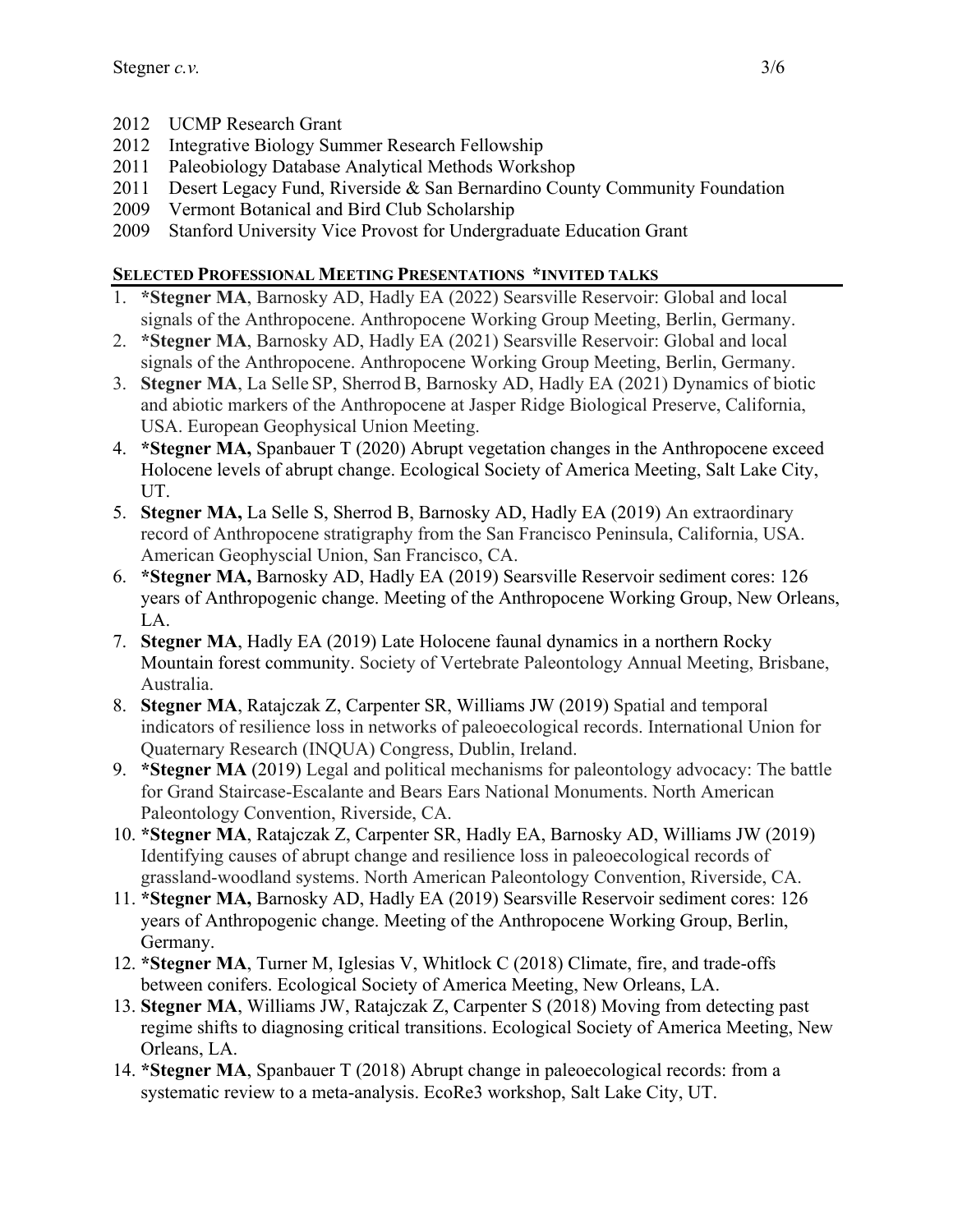- 15. **Stegner MA**, Stidham T (2018) New and extralimital tetrapods from middle-late Holocene packrat middens on public lands in the Bears Ears region of southeastern Utah, USA. Society of Vertebrate Paleontology Annual Meeting, Albuquerque, NM.
- 16. **Stegner MA** (2016) Fluctuation in small mammal community structure during the late Holocene in southeastern Utah. Society of Vertebrate Paleontology Meeting, Salt Lake City, UT.
- 17. **Stegner MA** (2015) Stasis and change in Holocene small mammal diversity during a period of aridification in southeastern Utah. Conference of Science and Management on the Colorado Plateau and Southwest Region, Northern Arizona University, Flagstaff, AZ.
- 18. **\*Stegner MA** (2015) Paleoecology for Land Management. Integrating biology & paleobiology to enhance conservation of terrestrial ecosystems on a rapidly changing planet, Berkeley Initiative in Global Change Biology Symposium, Berkeley, CA.
- 19. **\*Stegner MA** (2014) New Holocene fossil localities and Quaternary faunal change in southeastern Utah. Utah Friends of Paleontology Meeting, Moab, UT.
- 20. **\*Stegner MA** (2014) Tracking variation in small mammal functional group abundance: impacts of Quaternary climate and land use on the Colorado Plateau. Society of Vertebrate Paleontology Meeting, Berlin, Germany.
- 21. **Stegner MA** (2013). The Mescal Cave Fauna (San Bernardino County, California): Testing assumptions of habitat fidelity in the Quaternary fossil record. Society of Vertebrate Paleontology Meeting, Los Angeles, CA.
- 22. **Stegner MA,** Rominger A, Karp D, Macway S, Busby P, Hadly EA (2013) Species nestedness as an indicator of biodiversity conservation within Colorado Plateau protected lands. International Biogeography Society Meeting, Miami, FL.
- 23. **Stegner MA**, Ferrer EA (2012) Drivers of jaw shape in *Neotoma*: mandibular geometric morphometrics and implications for morphological partitioning. Society of Vertebrate Paleontology Meeting, Raleigh, NC.
- 24. **Stegner MA**, Holmes M (2012) Using paleontological databases to assess spatial and temporal conservation of mammalian community structure as an aid to conservation planning. Ecological Society of America, Portland, OR.
- 25. **Stegner MA,** Ferrer EA (2012) Holocene biogeography of *Neotoma*: mandibular geometric morphometrics and implications for climate change. Society of Integrative and Comparative Biology, Charleston, SC.
- 26. **\*Stegner MA**, Holmes M (2011) Using paleontological databases to assess spatial and temporal conservation of mammalian community structure as an aid to conservation planning. Society of Vertebrate Paleontology Meeting, Las Vegas, NV.
- 27. **Stegner MA,** Hadly EA (2010) Using the past to predict the future: blue grouse as a model for climate change. Society of Vertebrate Paleontology Meeting, Pittsburgh, PA.

# **PROFESSIONAL & SYNERGISTIC ACTIVITIES**

# **Invited Working Group & Workshop Participation**

- 2020 Neotoma Paleoecology Database Vertebrate Data Workshop
- 2019 Anthropocene Working Group meeting, New Orleans, Louisiana.
- 2019 Anthropocene Working Group meeting, Berlin, Germany.
- 2019 Urban Conservation Paleobiology Workshop, La Brea Tar Pits and Museum
- 2019 Neotoma Database All-Hands Meeting
- 2018 Earth Life Consortium, ePANDDA, and EarthRates Data Demo Derby Workshop, University of Wisconsin-Madison.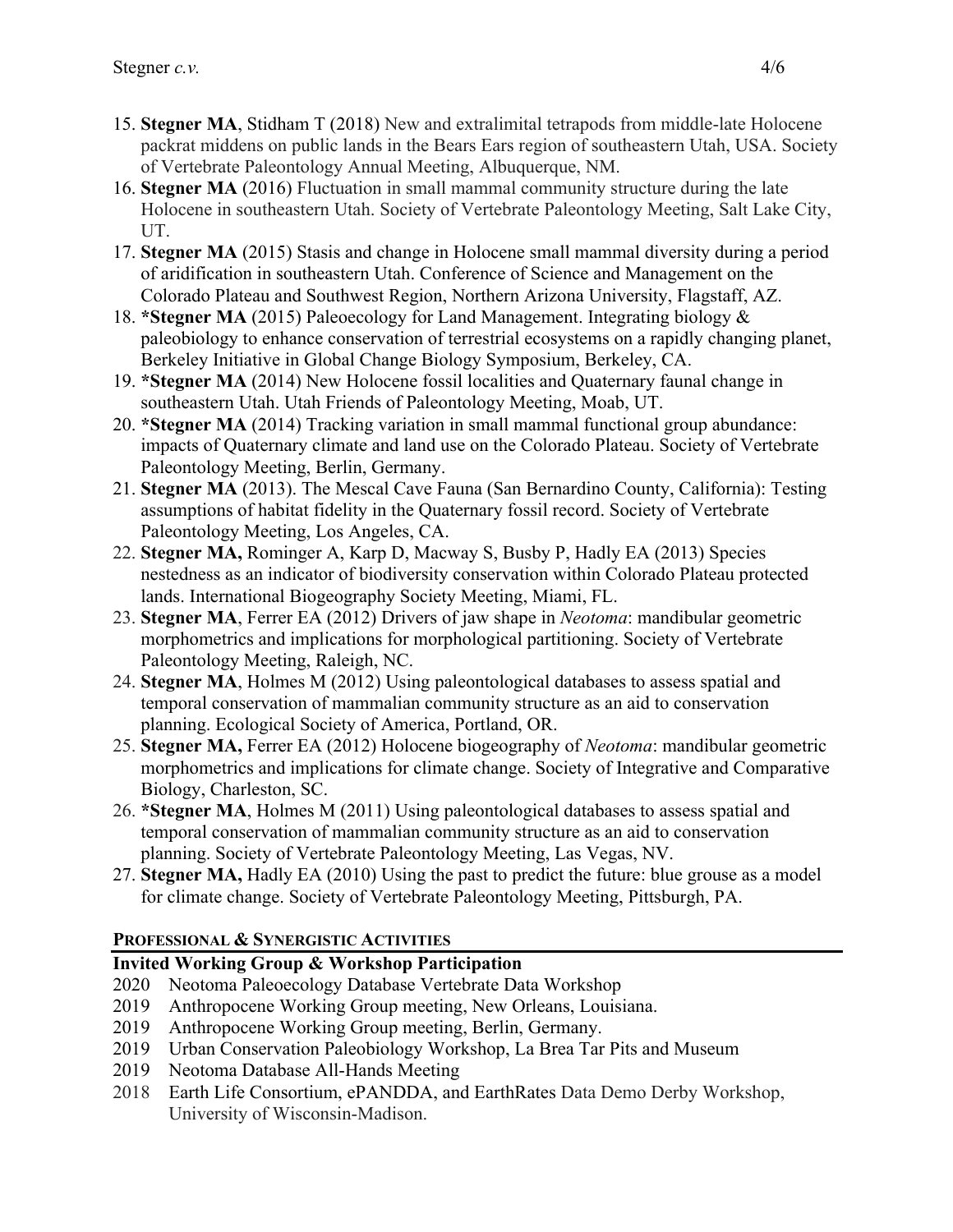- 2018 EcoRe3 Resistance, Recovery, and Resilience in Long Term Ecological Systems, PAGES Workshop
- 2017 Neotoma Database data steward training
- 2017 PACE: Linking Paleoecology and Community Ecology Workshop
- 2017 EcoRe3 Resistance, Recovery, and Resilience in Long Term Ecological Systems. PAGES Workshop
- 2015 Integrating Biology and Paleobiology to Enhance Conservation of Terrestrial Ecosystems on a Rapidly Changing Planet, UC Berkeley Initiative in Global Change Biology Workshop

# **Conference Symposia/Workshops Organized**

- 2021 Conservation Paleobiology Network "Conservation Paleobiology in Cities: Integrating Geohistorical Data into Urban Greening"
- 2020 Ecoinformatics Advances: Building Technosocial Systems for Open Data and Big Science, Organized Oral Session, Ecological Society of America Meeting.
- 2019 Neotoma Paleoecology Database: Facilitating transparent data curation in vertebrate paleontology, Workshop, Society of Vertebrate Paleontology Meeting.
- 2018 Expect the unexpected: Best practices for field and workplace safety, Workshop, Society of Vertebrate Paleontology Meeting.
- 2018 Neotoma paleoecology database: Facilitating transparent data curation in vertebrate paleontology, Workshop, Society of Vertebrate Paleontology Meeting.
- 2018 Paleontology of the Bears Ears Region Field Trip, Society of Vertebrate Paleontology Meeting.
- 2018 Understanding extreme events: Linking empirical observation to concepts and theory, Inspire Session, Ecological Society of America Meeting.
- 2017 Paleontology Education: Staying on the Cutting Edge in Research, Pedagogy and Outreach, Workshop, Society of Vertebrate Paleontology Meeting, Calgary, Alberta.

## **Professional Service**

- 2022 WiSTEM ENVISION Research Competition judge
- 2020 Moderator, "The Shape of Practice: Negotiating Context in the Anthropocene" Sensing Seminar, Haus der Kulturen der Welt.
- 2019 Abstract reviewer for the International Biogeography Society
- 2018- Society of Vertebrate Paleontology Government Affairs Committee member (2022- United States Subcommittee co-chair)
- 2017- Neotoma Paleoecology Database, data steward.
- 2013- Manuscript Reviewer for: Anals of the Brazilian Academy of Sciences; Biology Letters; Biological Diversity; Ecography; Ecosphere; Environmental DNA; Global Environmental Change; The Holocene; Journal of Biogeography; Journal of Quaternary Science

2010-2015 Associate Editor. *PaleoBios*

2009-2010 Associate Editor. *Stanford Undergraduate Research Journal*.

## **Campus & Departmental Talks**

2022 Stegner MA. Local and Global signals of the Anthropocene in the geologic record. University of Texas Paleontology Seminar Series.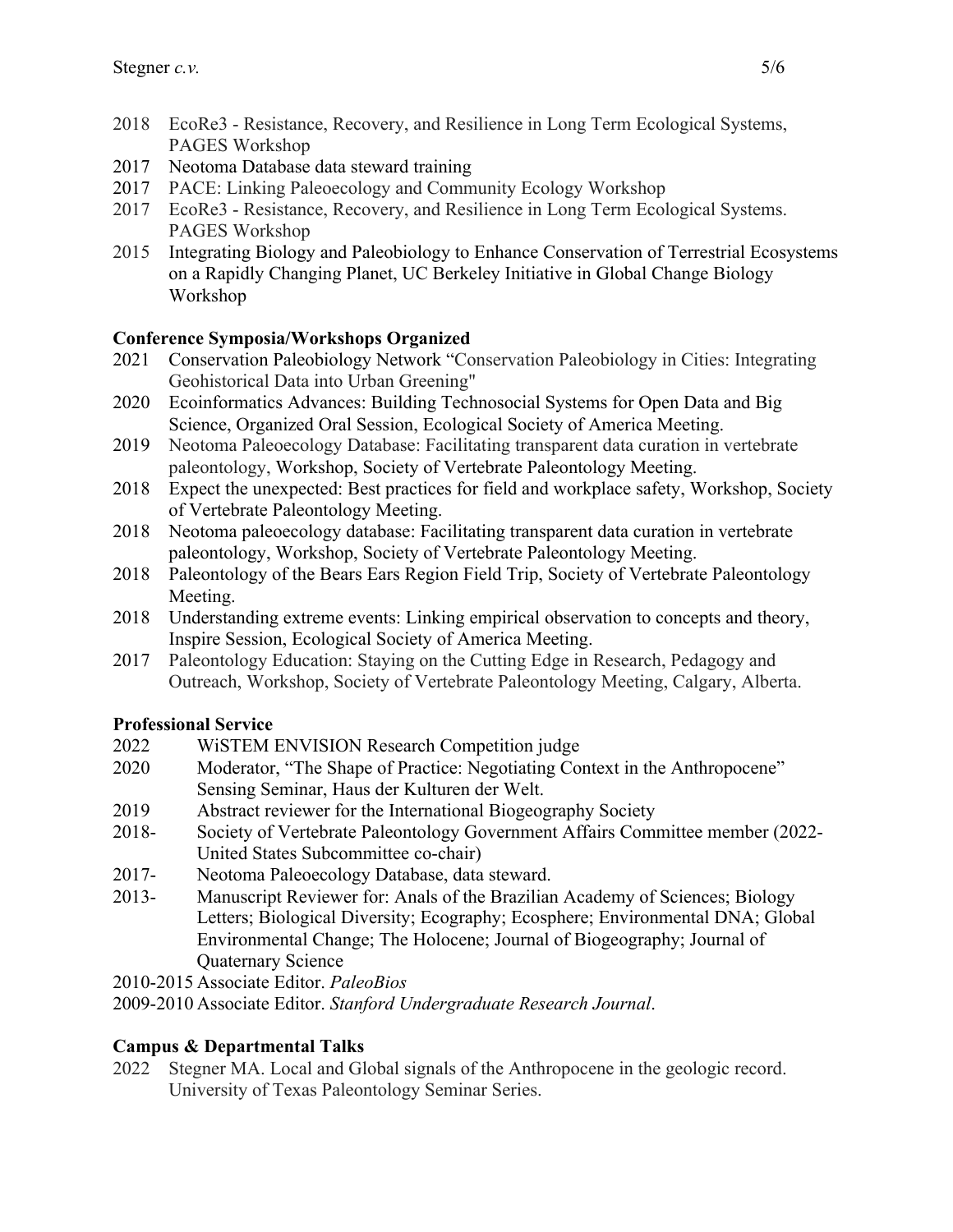- 2022 Stegner MA. Tracking abrupt ecological change in the Quaternary fossil record. PaleoEcoGen PAGES Working Group Invited Seminar.
- 2021 Stegner, MA. Tracking abrupt ecological change in the Quaternary fossil record. Department of Environmental Sciences Seminar, University of Toledo.
- 2019 Stegner, MA. Geological signals of the Anthropocene in sediment cores from Searsville Reservoir. Jasper Ridge Biological Preserve Evening Lecture Series, Stanford University, Stanford, CA.
- 2017 Stegner MA, Williams JW, Ratajczak Z, Carpenter S. Moving from detecting past regime shifts to diagnosing critical transitions. Abrupt Change in Ecological Systems Symposium, University of Wisconsin, Madison, WI.

## **Writing for a general audience**

- 2019 "An Anthropocene Archive in Searsville Reservoir," Jasper Ridge Biological Preserve Guest Blog
- 2017 "Surveys of Bears Ears National Monument" myFossil Newsletter article
- 2017 "Packrat paleo in Bears Ears National Monument," Society of Vertebrate Paleontology Guest Blog
- 2012 "NeoMap: An important step toward answering macro-scale questions." University of California Museum of Paleontology Guest Blog

# **TEACHING**

Morphology of the Vertebrate Skeleton, UC Berkeley (2010, 2015) General Biology Lab, UC Berkeley (2011)

## **OUTREACH**

- 2022 "Unearthing the Present" presenter, Haus der Culture der Welt, Berlin, Germany
- 2020 Coordinator for the Hadly Lab Stanford Bass Undergraduate Fellows
- 2019 "Past informs present: What fossils tell us about modern and future diversity in the context of global change," Invited talk, Friends of Cedar Mesa, Bluff, Utah.
- 2016 Fossil activity booth, Moab Festival of Science, Moab, Utah
- 2016 Fossil Craft Hour, San Juan County Libraries, Utah
- 2016 STEM career fairs, San Juan County High Schools, Utah
- 2016 Fossil talk at the Moab Multicultural Center, Moab, Utah
- 2015 Fossil booth, CalDay, UC Berkeley, California
- 2014 Exploring Mammal Teeth short course, Greensboro Library, Greensboro, Vermont.
- 2012 Cenozoic climate change booth, CalDay, UC Berkeley, California

# **MEDIA COVERAGE**

- 2021 "When climate ruled the dinosaurs of Grand Staircase" *EOS*, Mary Caperton Morton.
- 2021 "Debating when the 'Age of Humans' began" *NPR Short Wave*
- 2021 "Drawing a line in the mud: Scientists debate when 'Age of Humans' began" *NPR Morning Edition*
- 2020 "Humans Have Changed North America More Than an Ice Age**"** *Gizmodo Earther*
- 2020 "Humans have altered North America's ecosystems more than melting glaciers" *Science Magazine*
- 2020 "Science Moab: The small mammals in your backyard" *Moab Sun Times*
- 2019 "Paleoecology and climate change," Science Moab Interview, KZMU Community Radio